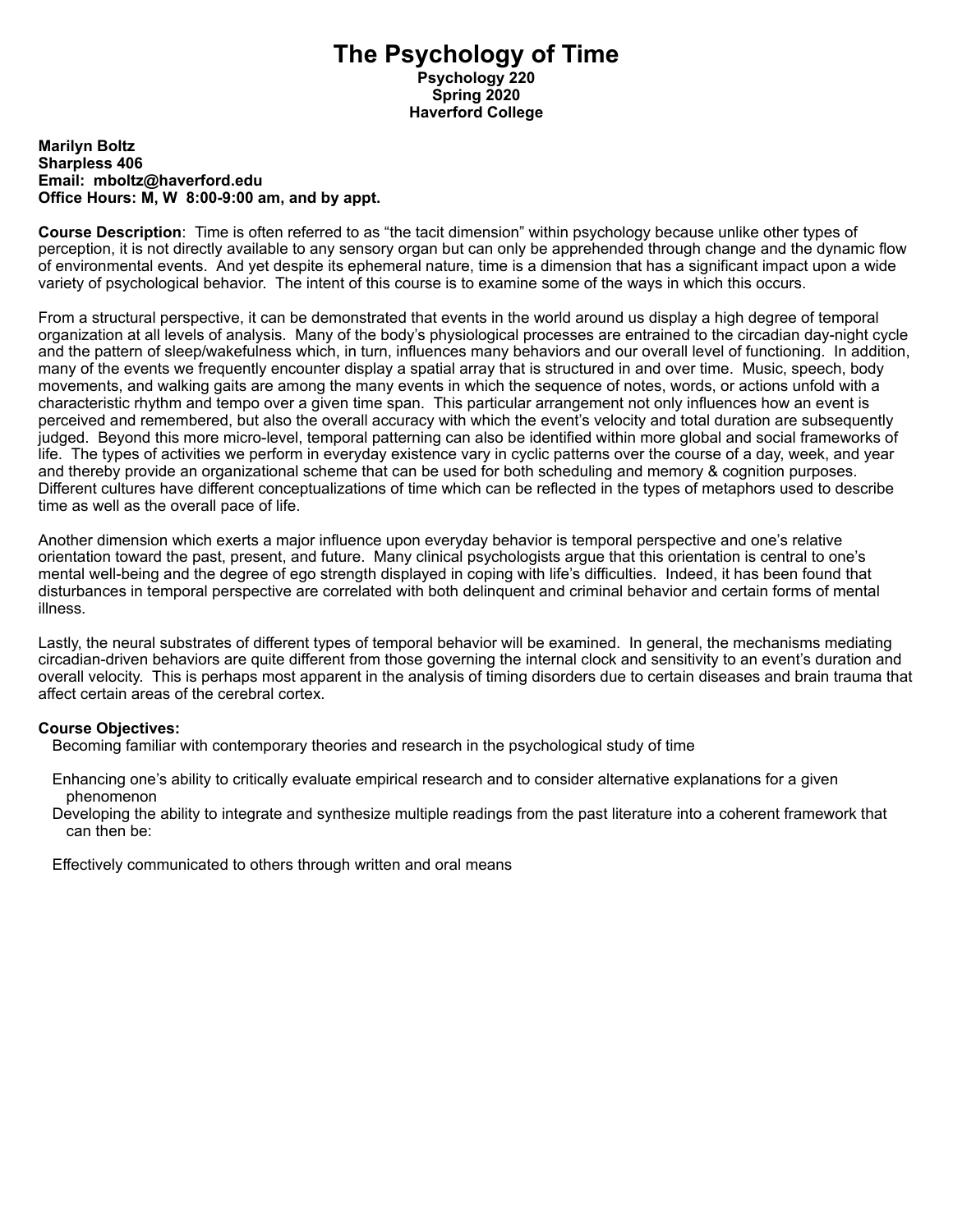# **Lecture Outline**

# **I. Overview**

- a. Various manifestations of psychological time
- b. Brief history of time-keeping psychological impact of clocks

# **Readings**:

Andrewes, W.J. (2006). A chronicle of timekeeping. *Scientific American, 16,* 46-55.

McGrath, J.E. & Tschan, F. (2004). Temporal aspects of individual behavior. In J.E. Grath & F. Tschan, *Temporal matters in social psychology.* (pp. 27-44). Washington, DC: American Psychological Association Press.

# **II. Rhythm**

- a. Chronobiology: Circadian and biological rhythms
	- 1. rhythmicities of sleep different stages, why do we need it?
	- 2. studies of time isolation: free running rhythms and zeitgebers
	- 3. chronotypes: larks vs. owls
	- 4 neural basis of biological clock
	- 5. practical applications of circadian research
		- jet lag
		- workers' shifts
		- medicine and pharmacology
		- cyclic variations in suicide
		- sleep disorders
		- SAD
- b. Rhythm in Environmental Events: Basic principles of rhythmic organization and production
	- 1. grouping rules
	- 2. accents
	- 3. biases in rhythm perception
	- 4. modality differences
- c. An example of rhythmic organization within environmental events:
- 1. locomotion and walking gaits; biological motion
- d. Some cognitive functions of rhythm
- e. Environmental manifestations of synchrony fireflies, menstrual cycles, and Pokeman

# **Class Presentation**: **Circadian disturbances within mental illness**

# **Readings**:

Eagleman, D. (2015). Selected chapter from *Brain and Behavior: A Cognitive Neuroscience Perspective.* NYC: Oxford University Press.

### Chapter 10 – Sleep

Foster, R.G. & Kreitzman, L. (2004). Selected chapters from *Rhythms of Life: The Biological Clocks that Control the Daily Lives of Every Living Thing.* New Haven, CT: Yale University Press.

Chapter 11 – Sleep and Performance

- Chapter 12 Sad Shifts
- Chapter 13 Time to Take Your Medicine

Phillips, M. L. (2009). Of owls, larks, and alarm clocks. *Nature*, *458,* 142-144. Alward, R. R. (1988). Are you a lark or an owl on the night shift? *The American Journal of Nursing, 88,* 1336-13339.

Wright, K. (2006). Times of our lives. *Scientific American, 16,* 26-33.

Zimmerman, J. & Richardson, D. (2016). Verbal synchrony and action dynamics in large groups. *Frontiers in Psychology, December 2016, volume 7, article 2034*.

# **III. Role of Rhythm in Language and Social Cognition**

- a. Temporal structure of speech and language
	- 1. Rhythmic structure in the articulation of phonemes, words, sentences
		- 2. Effects on cognitive behavior
- b. Temporal coordination in conversational interaction
	- 1. Turn-taking behavior
	- 2. Interactional synchrony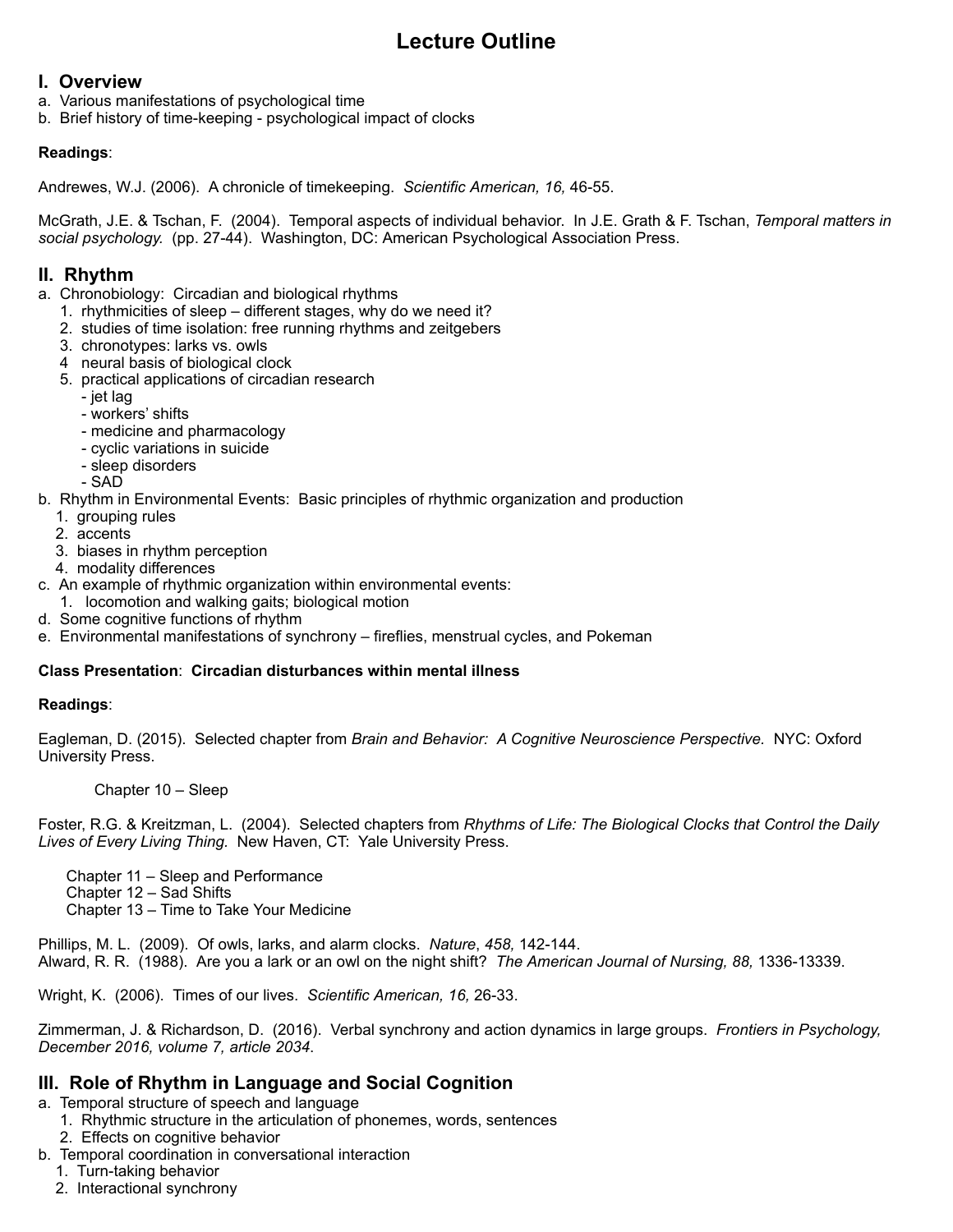- 3. Speaker accommodation and congruence
- 4. Applications to doctor-patient interactions
- c. Social impressions derived from temporal qualities of the voice

### **Class Presentation**: **Temporal metaphors and referential time.**

### **Readings**:

Krauss, R.M. & Chiu, C. (1998). Language and social behavior. In D.T. Gilbert, S.T. Fiske, & G. Lindzey (Eds.), *The handbook of social psychology.* (pp. 41-88). McGraw-Hill: New York. **Only need to read from page 58 (beginning with section on "Language and Social Perception") to page 67 (up to section on "Language and Gender").**

Giles, H. & Wadleigh, P.M. (2008). Accommodating nonverbally. In L.K. Guerrero & M.L. Hecht (Ed.), *The Nonverbal Communication Reader, Third Edition.* (pp. 491-502). Long Grove, IL: Waveland Press.

Bernieri, F.J. & Rosenthal, R. (1991). Interpersonal coordination: Behavior matching and interactional synchrony. In R.S. Feldman & R. Rime (Eds.), *Fundamentals of nonverbal behavior.* (pp. 401-432). Cambridge University Press: NY, NY.

Boroditsky, L. & Ramscar, M. (2002). The roles of body and mind in abstract thought. *Psychological Science*, 13, 185-189.

# **IV. Tempo**

- a. Limits on perception a range of tempo sensitivity
- b. Cognitive processing of tempo information:
	- 1. tempo preferences
	- 2. memory for tempo information
	- 3. tempo perception some applications to errors in automobile driving
- c. Relationship between time and space kappa/tau effects; tempo illusions
- d. Internal tempo
- e. Cross-cultural variations in the pace of life

### **Class Presentation**: **Acceleration of time due to technology and its effects on psychological behavior**

# **Readings:**

Ono, A. (1976). A study of the literature on the interrelations between subjective time, distance, and speed. *Tohoku Psychologica Folia*, 35, 1-11.

Levine, R. (1996). Cultural differences in the pace of life. In H. Helfrich (Ed.) *Time and Mind*. Hogrefe & Huber Publishers: Gottingen.

Selected chapters from: Gleick, J. (1999). *Faster: The acceleration of just about everything.* Vintage Books: New York

- 1. Life as a Type A
- 2. Pacemaker
- 3. On Your Mark, Get Set, Think!
- 4. Eat and Run
- 5. How Many Hours Do You Work?
	- Carr, N. (2010). *The web shatters focus, rewires brains. Wired, 18,* 1-6.

Carr, N. (2010). Does the internet make you dumber? *Wall Street Journal*.

Rosa, H. (2010). Full speed burnout? From the pleasures of the motorcycle to the bleakness of the treadmill: the dual face of social acceleration. *International Journal of Motorcycle Studies*, *6*(1).

# **V. Event Duration**

- a. Research paradigm prospective vs. retrospective
- b. Behavioral measures of event duration: tasks and measures of accuracy and directional bias
- c. Models of Experienced Duration Prospective Timing
	- 1. Internal Clock
	- 2. Attentional Gate impact of attentional variables and arousal
- d. Models of Remembered Duration Retrospective Timing
	- 1. Memory-Based Models:
		- Storage Size Hypothesis
		- Cognitive Change Hypothesis
	- 2. Shortcomings and Limitations
	- 3. Structural Remembering Approach the influence of event structure,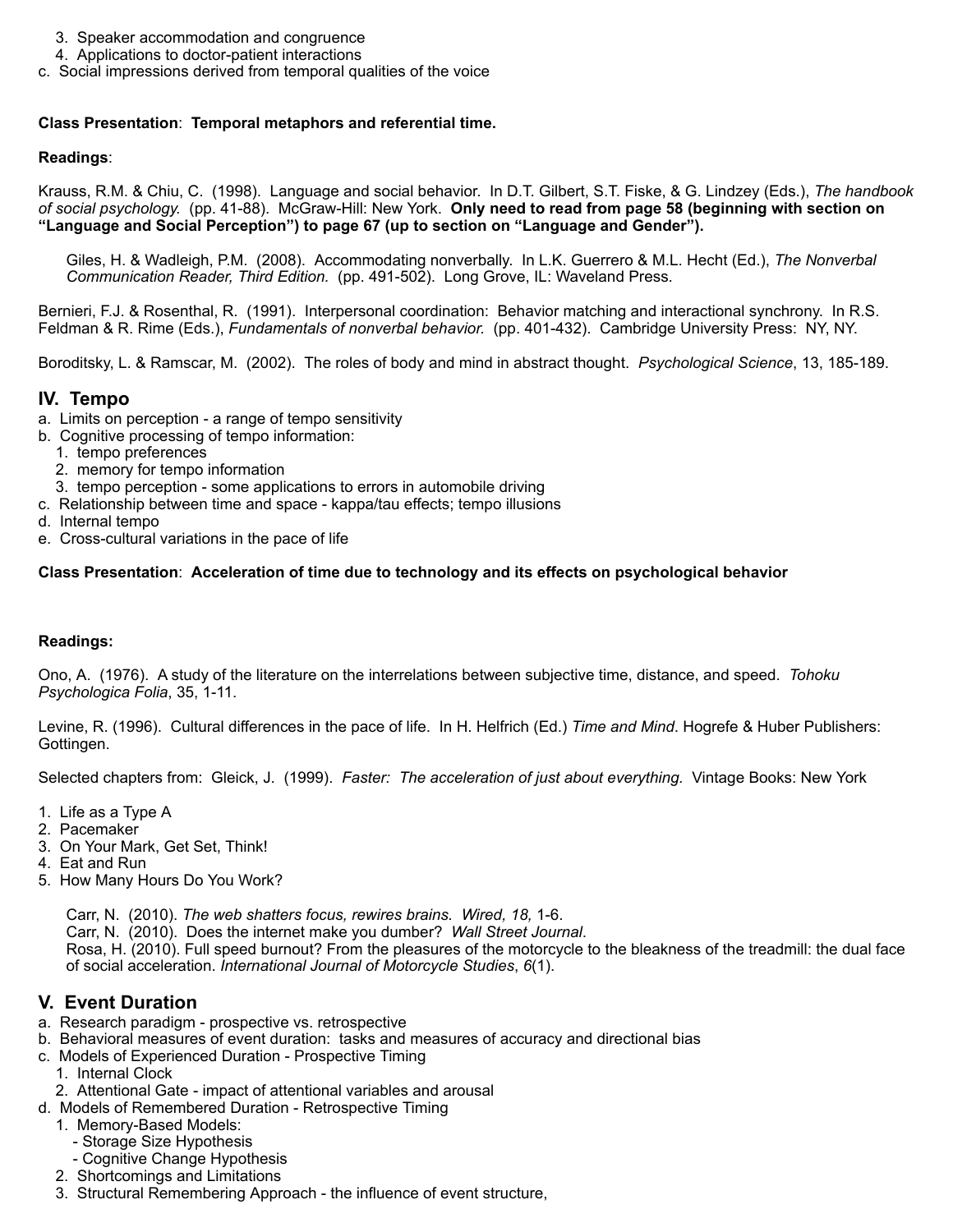learning, and expectancies; predicted duration estimates

4. A modified version of the attentional gate model

# **Class Presentation**: **Temporal judgments in sports.**

# **Readings**:

Zakay, D. & Block, R. (1997). Temporal cognition. *Current Directions in Psychological Science*, 6, 12-16.

Buehler, R., Griffin, D. & Peetz, J. (2010). The planning fallacy: Cognitive, motivational, and social origins. *Advances in Experimental Social Psychology, 43,* 1-62.

Hancock, P.A. & Weaver, J.L. (2005). On time distortions under stress. *Theoretical Issues in Ergonomics Science, 6(2),* 193- 211.

Wallisch, P. (2008). An odd sense of timing. *Scientific American Mind*, 37-43.

# **VI. Temporal Perspective**

- a. Components of experiential time within the self
- b. The multidimensional nature and measurement of temporal perspective
- c. Correlates of future-orientation
- d. Changes across the life-span
- e. Disturbances of temporal perspective due to:
	- 1. hypnosis
	- 2. delinquency
	- 3. mental illness

### **Class Presentation**: **Psychological distance and temporal construal. Readings**:

Boyd, J.N. & Zimbardo, P.G. (2005). Time perspective, health, and risk taking. In A. Strathman & J.Joireman (Eds.), *Understanding behavior in the context of time.* Erlbaum Press.

Epstude, K. & Peetz, J. (2012). Mental time travel: A conceptual overview of social psychological perspectives on a fundamental human capacity. *European Journal of Social Psychology, 42,* 269-275.

Melges, F.T. (1982). Time and the future in psychopathological spirals. From *Time and the Inner Future.* John Wiley: NY.

Liberman, N. & Trope, Y. (2008). The psychology of transcending the here and now. *Science, 322,* 1201-1205.

# **VII. Role of Time in Autobiographical Memory**

- a. Autobiographical memory and its relationship to other memory systems
- b. The temporal organization of personal memories:
	- 1. The use of temporal reference frames in remembering
	- 2. The "bump" of autographical memory
	- 3. Childhood amnesia
- c. Event dating:
	- 1. Factors influencing the accuracy of event dating
	- 2. Reconstructive processes through temporal schemas and landmarks
	- 3. Public memories of news events
- d. Prospective memory

# **Class Presentation: The development of temporal concepts in children.**

# **Readings**:

Friedman, W.J. (2004). Time in autobiographical memory. *Social Cognition, 22,* 591-605.

Rubin, D. (2002). Autobiographical memory across the lifespan. In P. Graf & N. Ohta (Eds.) *Lifespan development of human memory.* (pp. 159-184). MIT Press.

Larsen, S.F., Thompson, C.P. & Hansen, T. (1996). Time in autobiographical memory. In D. Rubin (Ed.). *Remembering our past.* (pp. 129-156). Cambridge University Press: NY, NY.

Wilson, A. E. & Ross, M. (2003). The identity function of autobiographical memory: Time is on our side. *Memory, 11,* 137-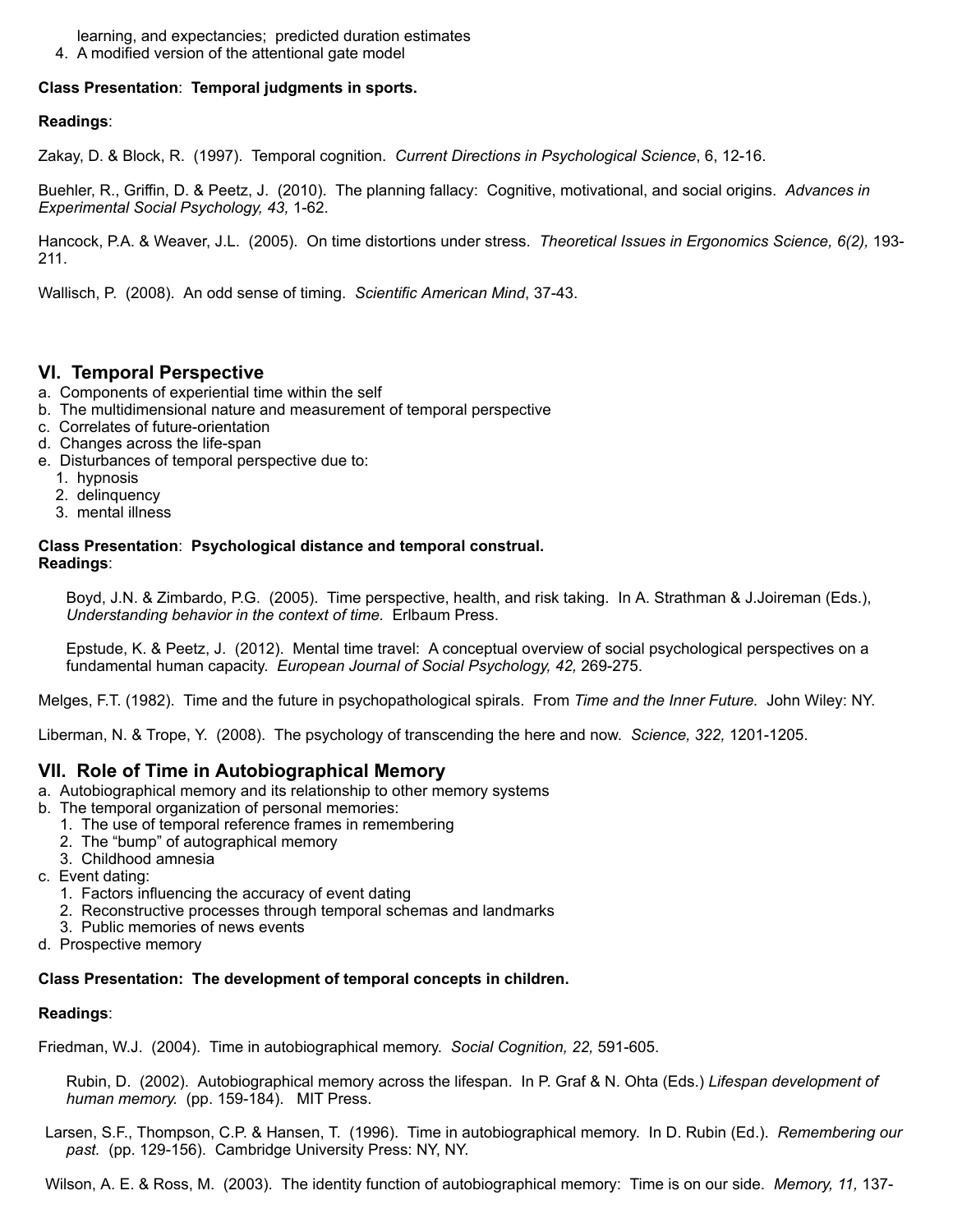149.

Wilson, A.E., Gunn, G.R., & Ross, M. (2009). The role of subjective time in identity regulation. *Applied Cognitive Psychology, 23,* 1164-1178.

# **VIII. Society's Influence on Experienced Time**

- a. Monochronic vs. Polychronic Societies
- b. Social time from three cultural perspectives:
	- 1. Linear Model
	- 2. Circular Model
	- 3. Procedural Model
- c. Utilitarian concept of time time as an economic resource
- d. Applications to consumer research
- e. Time as embedded within social organizations
	- 1. Various forms of temporal regularity within social systems
	- 2. The stratification of self time, interaction time, and institutional time
- f. Perceptions of protracted duration within social events

# **Class Presentation**: **Time and art.**

### **Readings:**

Radden, G. (2004). The metaphor TIME AS SPACE across languages. In N. Baumgarten et al. (Eds.), Übersetzen, interkulturelle Kommunikation, Spracherwerb und Sprachvermittlung—Das Leben mit Mehreren Sprachen: Festschrift für Juliane House zum 60. Geburtstag (pp. 225-238). Bochum: Aks-verlag.

Lewis, J.D. & Weigert, A.J. (1981). The structures and meanings of social time. *Social Forces*, 60, 432-462.

Ezzell, C. (2006). Clocking cultures. *Scientific American,* 74-75.

Brislin, R. & Kim, E. (2003). Cultural diversity in people's understanding and uses of time. *Applied Psychology: An International Review, 52,* 363-382.

Levine, R.V. (2015). Time and culture. http://nobaproject.com/modules/time-and-culture

# **IX. Neural Bases of Temporal Behavior**

a. Interval timing vs. circadian timing

- b. Neural correlates of the Internal Clock/Attentional Gate Model
	- 1. Basal Ganglia timing and force of movements
	- 2. Substantia Nigra dopamine receptors and the pacemaker; Parkinson's disease
	- 3. Cerebellum movement timing, accuracy, and coordination; temporal production and perception
	- 4. Frontal Cortex planning, attentional resources, temporal ordering, prospective judgments
	- 5. Hippocampus retrospective duration judgments, anterograde amnesia, Korsakoff's syndrome

# **Class Presentation**: **Temporal behavior of animals.**

### **Readings**:

Damasio, A.R. (2002). Remembering when. *Scientific American, 287,* 66-73.

Behusi, C.V. & Meck, W.H. (2005). What makes us tick? Functional and neural mechanisms of interval timing. *Nature Reviews: Neuroscience, 6,* 755-765.

Wright, K. (2006). Times of our lives. *Scientific American, 16,* 26-33.

Sacks, O. (1990). The lost mariner. From *The Man Who Mistook His Wife for a Hat and Other Clinical Tales.*

Sacks, O. (2004). Speed: Aberrations of time and movement. *The New Yorker,* August 23, 2004.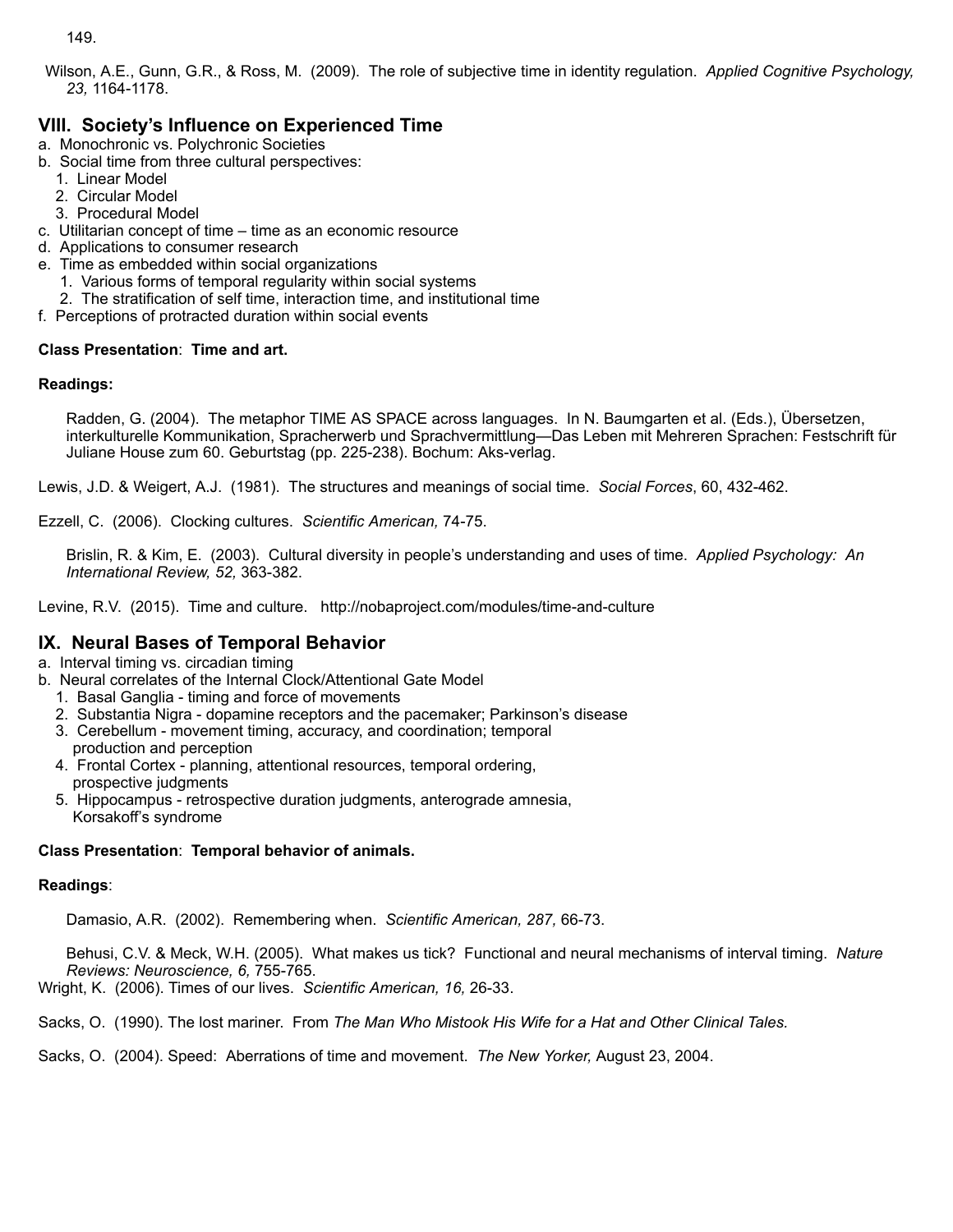| <b>Grading Criteria:</b>               |     |     |
|----------------------------------------|-----|-----|
| Classroom Participation and Discussion |     | 10% |
| Exam I                                 | 25% |     |
| <b>Class Presentation</b>              | 15% |     |
| Exam II                                | 25% |     |
| <b>Final Paper</b>                     | 25% |     |

# **Course Requirements**

### **I. Class Presentation**

Each of you will assemble in small groups and be required to give an in-class presentation on a topic designed to provide greater breadth to an area discussed in class. You should plan on speaking for 30 min. and rely on a Powerpoint presentation (which I will then post on Moodle so that it is available to everyone). Each person in the group is expected to speak and so you should allocate the half hour in an equitable fashion. I've provided a set of presentation topics on the syllabus and will try to ensure that everyone receives a topic that is acceptable to them.

### **II. Paper**

In addition to the presentation, you will also be required to write a paper for the course. You are free to choose any topic that interests you as long as it involves some aspect of temporal behavior. It could be a topic that was never discussed, or a topic that was addressed in class but explored from a different perspective. In either case, the paper should be around 10-15 pages and rely on the APA style of referencing. Most of the paper should serve as a review of the relevant literature but the last 2-3 pages should provide your own thoughts and evaluation (e.g. critiques of the literature; ideas for future research). Your paper will be due on **Wednesday, April 1.**

### **III. Exams**

The two exams comprise 50% of your grade and consist of short essay questions. Each exam is non-cumulative and only covers material since the previous exam. They will be administered in class on those dates designated on the schedule. Extensions are only granted under extreme circumstances or bona fide medical emergencies, and must be requested prior to the exam.

*Academic Support and Accommodations:* Please contact me as soon as possible if you are having difficulties in the course. There are also many resources on campus available to you as a student, including the Office of Academic Resources HYPERLINK "https://www.haverford.edu/OAR" Office of Academic Resources, the Writing Center HYPERLINK "https://www.haverford.edu/writing-center" Writing Center, and the Office of Access and Disability Services HYPERLINK "https://www.haverford.edu/access-and-disability-services" Access and Disability Services.

Haverford College is committed to providing equal access to students with a disability. If you have (or think you have) a learning difference or disability – including mental health, medical, or physical impairment, please contact the Office of Access and Disability Services (ADS) at HYPERLINK "https://www.haverford.edu/access-and-disability-services" Access and Disability Services. The Coordinator will confidentially discuss the process to establish reasonable accommodations.

Students who have already been approved to receive academic accommodations and want to use their accommodations in this course should share their verification letter with me and also make arrangements to meet with me as soon as possible to discuss their specific accommodations. Please note that accommodations are **not retroactive** and require advance notice to implement.

It is a state law in Pennsylvania that individuals must be given advance notice if they are to be recorded. Therefore, any student who has a disability-related need to audio record this class must first be approved for this accommodation from the Coordinator of Access and Disability Services and then must speak with me. Other class members will need to be aware that this class may be recorded.

**Phone and Laptop Etiquette:** Please turn off or silence your cell phones, and no texting, surfing the web, or using social media during class time. Such activities are not only rude in the context of a classroom but distracting to you, your neighbors, and me. Laptops are permitted for note taking only.

#### *Academic Integrity*

• All your work for this course needs to accord with Haverford's Honor Code: HYPERLINK "http://honorcouncil.haverford.edu/the-code/" http://honorcouncil.haverford.edu/the-code/

• All the work you turn in, whether for a grade or not, must be your own and all sources in all media must be accurately documented.

• When you document sources, use APA format as your guide. See HYPERLINK "https://owl.purdue.edu/owl/research\_and\_citation/apa\_style/apa\_formatting\_and\_style\_guide/reference\_list\_electronic\_sources.html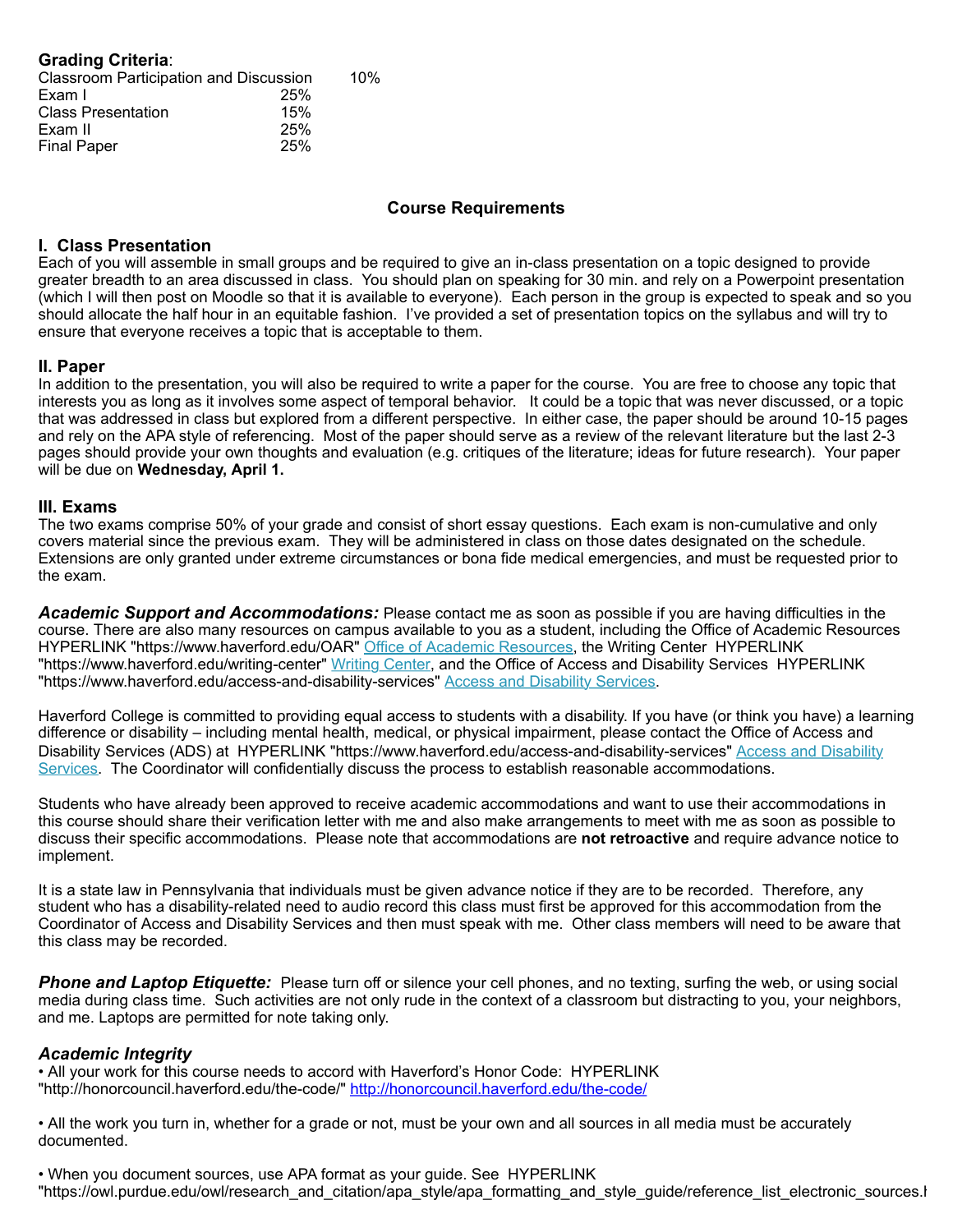https://owl.purdue.edu/owl/research\_and\_citation/apa\_style/apa\_formatting\_and\_style\_guide/reference\_list\_electronic\_sources.html

• You should not turn in writing, in part or in whole that you have submitted or will submit in another course.

• You should not turn in writing that you have published, as for instance, on a blog. You can, however, cite and document a brief portion of your blog or any other writing you've published.

# **Psy 220 – Psychology of Time Schedule of Lectures and Presentations Spring, 2020**

Jan. 22 – Overview and History of Time-keeping – read Andrewes (2006); McGrath & Tschan (2004)

27 - Rhythm – read Chapter 10 on Sleep; Foster - Chapter 11 on Sleep and Performance;

Alward (1988); Phillips (2009)

29 - Rhythm – Read Foster – Chapters 12, 13; Wright (2006)

Feb. 3 – Rhythm – read Zimmerman & Richardson (2016)

### 5 – Rhythm - **Presentation on Circadian Disturbances in Mental Illness**

- 10 Time and Language Read Giles & Wadleigh (2008); Bernieri & Rosenthal (1991)
- 12 Time and Language Read Krauss & Chiu (1998)

### 17 – Time and Language – **Presentation on Temporal Metaphors** – read Boraditsky &

- Ramscar (2002)
- 19 Tempo Read Ono (1976)
- 24 Tempo Read Levine (1996); selections from Gleick (1999)
- 26 Tempo **Presentation on Tempo and Technology** read Carr (2010**),** Rosa (2010)
- March 2 Duration Read Zakay & Block (1997); Hancock & Weaver (2005)
	- 4 Duration Read Wallisch (2008); Buehler, et. al. (2010)
		- 9 Spring Break
	- 11 Spring Break
	- 16 Duration **Presentation on Timing in Sports**
	- 18 **EXAM ONE**
	- 23 Temporal Perspective Read Boyd & Zimbardo (2005); Epstude & Peetz (2012)
	- 25 Temporal Perspective Read Melges (1982)
	- 30 Temporal Perspective Read Liberman & Trope (2008); **Presentation on Psychological Distance and Temporal Construal**
- April 1 Time and Autobiographical Memory Read Rubin (2002); Wilson & Ross (2003); Wilson, et. al (2009) **PAPER DUE** 
	- 6 Time and Autobiographical Memory Read Larsen & Thompson (1996); Friedman (2004); **Presentation on Development of Time –** read Ezzell (2006)
	- 8 Social Time Read Levine (2015); Brislin & Kim (2003)
	- 13 Social Time Read Lewis & Weigert (1981)
	- 15 Social Time **Presentation on Time and Art** read Radden (2004)
	- 20 Neural Mechanisms Read Behusi & Meck (2005); Wright (2006); Damasio (2002)
	- 22 Neural Mechanisms Read Sacks (1990, 2004)
	- 27 Neural Mechanisms **Presentation on Animal Time**
	- 29 **EXAM TWO**